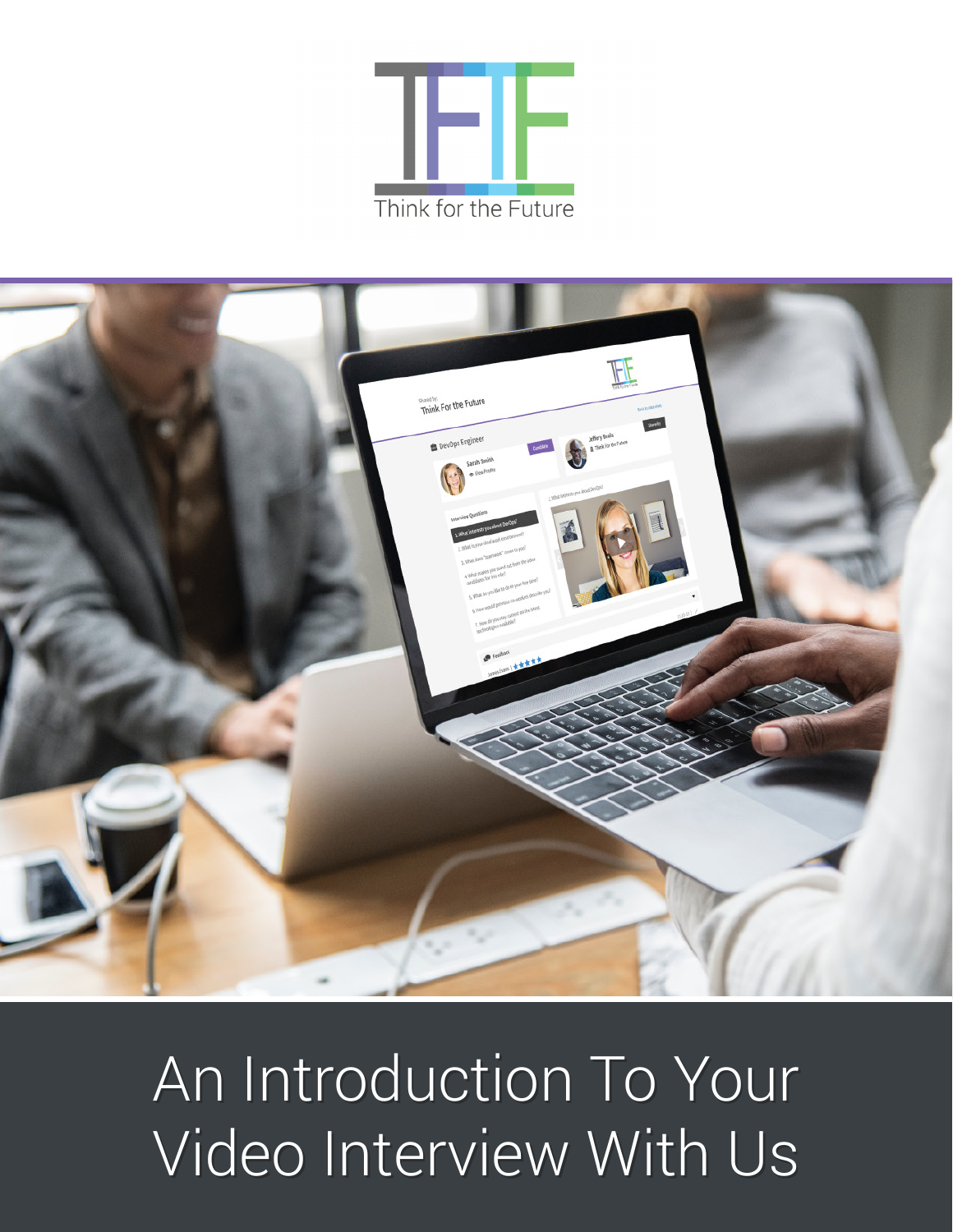

# An Introduction To Your Video Interview With Us

We're always looking for ways to modernize our processes and strategies to become more efficient and effective at our jobs. Video interviews provide us with that opportunity. We created this resource to provide you with more insight on how we use this tool in our hiring process and how it benefits you. Keep in mind that we're not using video interviews as a replacement to an in-person interview.

## Why We Use Video Interviews

#### <u>ซี้</u>บี้ซื้ Interview more people in less time

Video interviews allow us to be more efficient with our time which enables us to expand the pool of candidates we can interview for the position. Candidates that might not have advanced in our old hiring process are now able to get in front of our managers.

#### Improve collaboration with our decision makers

By sharing video interviews with decision makers in our hiring process, the decision on whether or not a candidate makes it to the next step isn't dependent upon a single person's assessment.



#### Eliminate scheduling challenges

Multiple days can be lost when trying to find a time to connect early in the hiring process. Since you can do a one-way video interview at any time, we don't need to worry about slowing down progress by requiring our calendars to align perfectly.



#### Standardize the interview experience

Every candidate that makes it to the video interviewing round of our hiring process is presented with the exact same questions. This puts everyone on a level playing field so you get the same experience as other candidates. It also keeps our evaluation consistent from candidate to candidate.